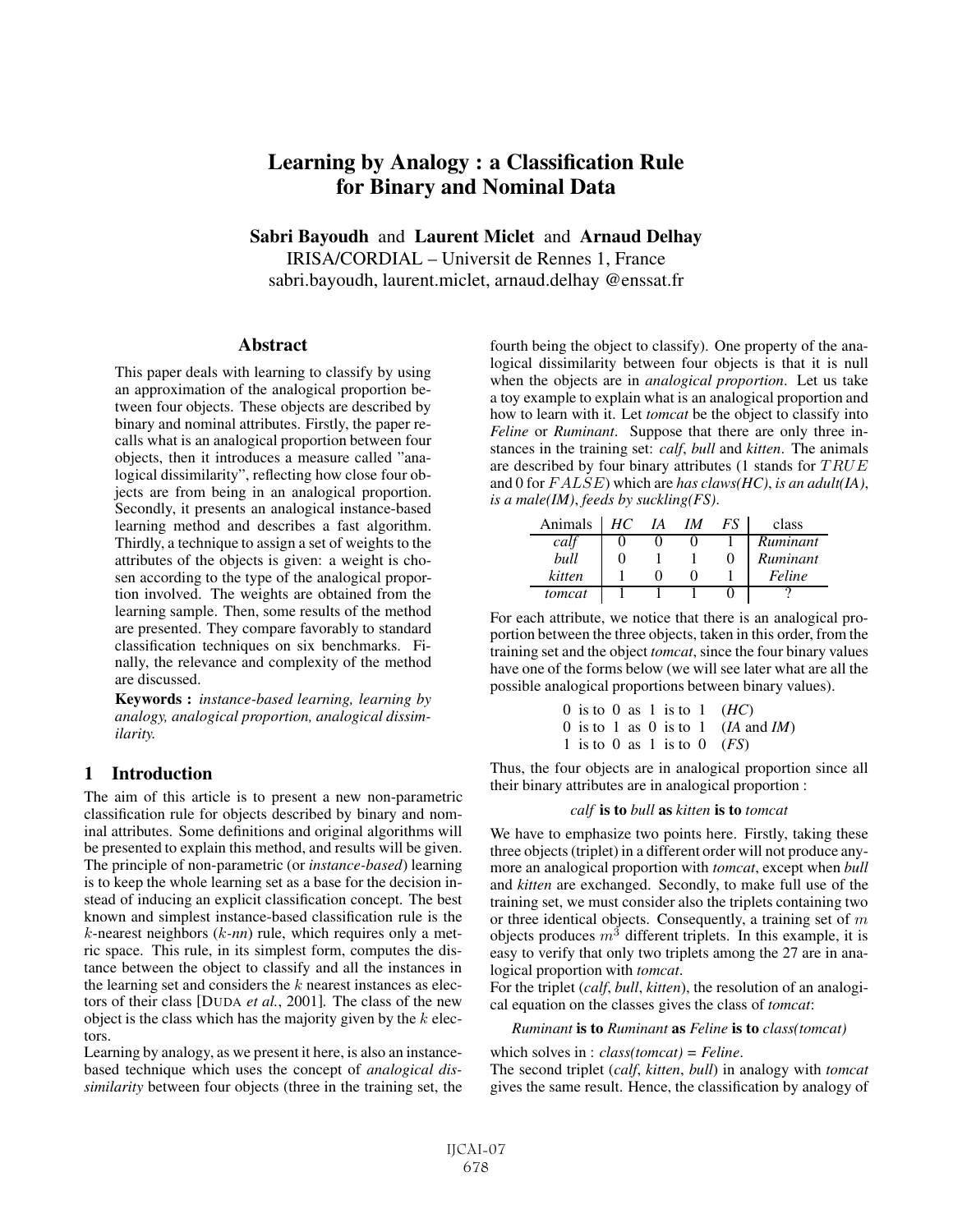*tomcat* on this learning set is *Feline*.

Notice that the 1-nearest neighbor technique, using the Hamming distance, concludes in this example that *class(tomcat) = Ruminant*. The strength of the analogical classifier stems from the fact that it can use objects in the training set belonging to some class  $\omega_1$  to conclude that the unknown class object is  $\omega_2$ . In terms of distance, an analogical classifier can give importance to objects that are far from the object to be classified. It actually makes a different use of the information in the training set than distance classifiers or decision trees, because it uses a (restricted) form of analogical reasoning [GENTNER *et al.*, 2001]. Is the use of analogical proportions actually relevant for classification? The goal of this article is to investigate in this direction, for data sets described by binary and nominal data.

In Section 2, we give a formal definition of the notion of analogical proportion and we introduce that of analogical dissimilarity. In Section 3, we present a naive algorithm of learning a classification rule followed by a faster version, which makes use of the properties of analogical dissimilarity. In Section 4, we propose to learn from the set of instances three different weights for each attribute, and to use one of them to modify the computation of the analogical dissimilarity (a weight is chosen among the three according to the type of analogical proportion which is involved). We give results on eight data bases from the UCI ML repository [NEWMAN *et al.*, 1998] and compare with various standard classification algorithms in Sect. 5. Finally, Section 6 discusses these results and the complexity of the algorithm.

## 2 Analogical Proportion and Analogical **Dissimilarity**

#### 2.1 Analogical Proportion between Four Binary **Objects**

Generally speaking, an *analogical proportion* on a set X is a relation between four elements of  $X$ , i.e. a subset of  $X^4$ , which writes  $a : b :: c : d$  and reads:

$$
a
$$
 is to  $b$  as  $c$  is to  $d$ 

The elements a, b, c and d are said to be *in analogical proportion* [DELHAY and MICLET, 2005]. As defined by Lepage [LEPAGE and ANDO, 1996][LEPAGE, 1996], an analogical proportion  $a : b :: c : d$  implies two other analogical proportions:

> *Symmetry of the "as" relation: c : d :: a : b Exchange of the means: a : c :: b : d*

And the following property is also required :

```
Determinism: if a : a :: b : x then x = b
```
From the first two properties one can deduce five more equivalent analogical proportions, which gives eight equivalent ways to write that the objects  $a, b, c$  and  $d$  are in analogical proportion :

$$
\begin{array}{llll} & c : a :: d : b \\ c : d :: a : b & d : b :: c : a \\ a : c :: b : d & d : c :: b : a \\ a : b :: c : d & b : a :: d : c \\ b : d :: a : c \end{array}
$$

When X is the boolean set  $\mathbb{B} = \{0,1\}$  there are only six 4tuples in analogical proportion among the sixteen possibilities (and two special cases *(a)* and *(b)* in the other ten, as we shall see in the next paragraph):

| In analogical                                                   | Not in analogical                                 |
|-----------------------------------------------------------------|---------------------------------------------------|
| proportion                                                      | proportion                                        |
|                                                                 |                                                   |
| $\theta$                                                        | - 1<br>$^{(1)}$<br>$\Omega$<br>$\cdot$ :          |
| 1::0<br>$\Omega$<br>$\cdot$ :<br>$\cdot$ :                      | 1::<br>$\Omega$<br>$^{(1)}$<br>$\cdot$<br>$\cdot$ |
| $\overline{1}$ :<br>$\theta$<br>$\Omega$<br>$\cdot$ :           | 1::1:<br>$\theta$<br>0<br>$\ddot{\cdot}$          |
| $\therefore$ 1 $\therefore$ 0<br>1<br>$\Omega$<br>$\mathcal{L}$ | $1 \times 1$<br>$\cdot$ :                         |
| 1:1::1:                                                         | : 0 ::<br>0<br>$\cdot$ :                          |
|                                                                 | 0::0<br>$\cdot$ :                                 |
|                                                                 | $\overline{1}$<br>$\cdot$                         |
|                                                                 | $\cdot \cdot$<br>$\bullet$                        |
|                                                                 |                                                   |

Now, if we take objects described by  $m$  binary attributes, we can easily construct an analogical proportion on  $\mathbb{B}^m$ .

**Definition 1** *Four objects in*  $\mathbb{B}^m$  *are in analogical proportion if and only if all their attributes are in analogical proportion:*

$$
a:b::c:d \Leftrightarrow a_j:b_j::c_j:d_j \quad \forall \ 1 \leq j \leq m
$$

With this definition, it is straightforward to verify that the above properties of analogical proportion are still verified.

#### 2.2 Analogical Dissimilarity between Binary **Objects**

Up to now, four objects are either in analogical proportion or not. Here we introduce a new notion to measure, when they are not in analogical proportion, how far are four objects from being in analogical proportion. This measure is called Analogical Dissimilarity (AD). Another measure has already been presented in the literature, for natural langage processing, in the framework of semantic analogy [TURNEY, 2005] by considering similarity relations between two pairs of words.

In  $\mathbb B$ , we give the value of 1 to every four-tuple which is not in analogical proportion, except for *(a)* and *(b)*, which take the value of 2. 1 and 2 are the number of binary values to switch to produce an analogical proportion.

This definition leads to the following properties:

#### Property 1

- *1.*  $\forall u, v, w, x \in \mathbb{B}, AD(u, v, w, x) = 0 \Leftrightarrow u : v :: w : x$
- 2.  $\forall u, v, w, x \in \mathbb{B}$ ,  $AD(u, v, w, x) = AD(w, x, u, v) = AD(u, w, v, x)$
- *3.*  $\forall u, v, w, x, z, t \in \mathbb{B}$ ,  $AD(u, v, z, t) \le AD(u, v, w, x) + AD(w, x, z, t)$
- *4. In general,*  $\forall u, v, w, x \in \mathbb{B}$ :  $AD(u, v, w, x) \neq AD(v, u, w, x)$

In  $\mathbb{B}^m$ , we define the analogical dissimilarity  $AD(a, b, c, d)$ as  $\sum_{j=1}^{m} AD(a_j, b_j, c_j, d_j)$ , and the four properties above still hold true [MICLET and DELHAY, 2004].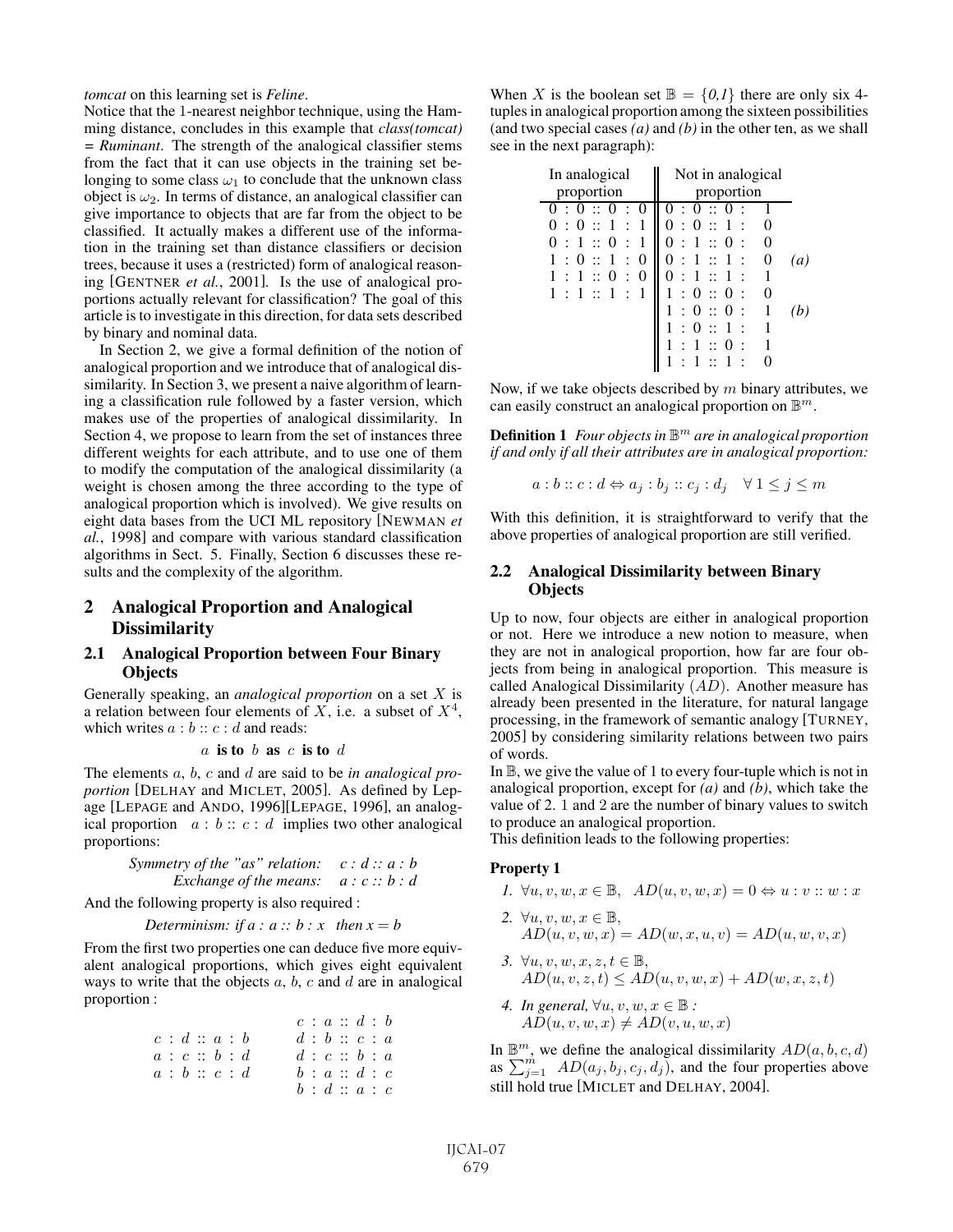|            |                         |                         |  | $h(a) : h(b) :: h(c) : h(x)$ resolution                                                                                                                    |
|------------|-------------------------|-------------------------|--|------------------------------------------------------------------------------------------------------------------------------------------------------------|
|            |                         |                         |  | $\begin{array}{c cccccc}\n\omega_0 & : & \omega_0 & : & \omega_0 & : & ? \\ \omega_1 & : & \omega_0 & : & \omega_1 & : & ?\n\end{array}$ $h(x) = \omega_0$ |
|            |                         |                         |  |                                                                                                                                                            |
|            |                         |                         |  | $\omega_1$ : $\omega_1$ : $\omega_1$ : ? $h(x) = \omega_1$                                                                                                 |
| $\omega_0$ | $\therefore$ $\omega_1$ | $\therefore \omega_0$ : |  |                                                                                                                                                            |

Table 1: Possible configurations of a triplets

#### 2.3 Extension to Nominal Attributes

To cope with nominal data, two approaches are possible:

- The first one (*one-per-value encoding*) consists in splitting the nominal attribute. As a result, an  $n$  valued nominal attribute is replaced by  $n$  binary attributes with exactly one at 1.
- The second approach consists in keeping the nominal attribute as a single attribute. This requires to define an analogical proportion on the values of the attribute.

The second approach can be used when there is some knowledge about the nominal values, like an order relation or a measure of distance between the values. Since it is not the case in the data sets that we have worked on, we have chosen to use the one-per-value encoding to treat the nominal attributes.

# 3 A Classification Rule by Analogical **Dissimilarity**

#### 3.1 Principle

Let  $S = \{(o_i, h(o_i)) \mid 1 \leq i \leq m\}$  be a learning set, where  $h(o_i)$  is the class of the object  $o_i$ . The objects are defined by binary attributes. Let  $x$  be an object not in  $S$ . The learning problem is to find the class of x, using the learning set  $S$ . To do this, we define a learning rule based on the concept of analogical dissimilarity depending on an integer  $k$ , which could be called the k *least dissimilar triplets* rule. It consists of the following steps:

- 1. Compute the analogical dissimilarity between  $x$  and all the *n* triplets in  $S$  which produce a solution for the class of x.
- 2. Sort these *n* triplets by the increasing value of their  $AD$ when associated with  $x$ .
- 3. If the  $k$ -th object has the integer value p, then let  $k'$ be the greatest integer such that the  $k'$ -th object has the value p.
- 4. Solve the  $k'$  analogical equations on the label of the class. Take the winner of the votes among the  $k'$  results.

To explain, we firstly consider the case where there are only two classes  $\omega_0$  and  $\omega_1$ . An example with 3 classes will follow. Point 1 means that we retain only the triplets which have one of the four<sup>1</sup> following configuration for their class (see Table 1). We ignore the triplets that do not lead to an equation with a trivial solution on classes :

|                                          |  | h(a) : h(b) :: h(c) : h(x)               |  |
|------------------------------------------|--|------------------------------------------|--|
| $\omega_0$ : $\omega_1$ : $\omega_1$ : ? |  |                                          |  |
|                                          |  | $\omega_1$ : $\omega_0$ : $\omega_0$ : ? |  |

Point 2 is comparable to the k nearest neighbors method. Since AD takes integer values, there are in general several triplets for which  $AD = 0$ ,  $AD = 1$ , etc. That is why point 3 increases the value of  $k$  to take into account all the triplets with the same value for  $AD$ . Finally, point 4 uses the same voting technique as the k*-nn* rule.

Multiclass problem: we proceed in the same way as in the two classes problem, keeping only the triplets which solve on the class label, for example:

| Analogical equations |  |  |  |  |  |                                                                           |  |
|----------------------|--|--|--|--|--|---------------------------------------------------------------------------|--|
| with a solution      |  |  |  |  |  |                                                                           |  |
|                      |  |  |  |  |  | $\omega_1$ : $\omega_3$ :: $\omega_1$ : ? $\Rightarrow$ $h(x) = \omega_3$ |  |
|                      |  |  |  |  |  | $\omega_4$ : $\omega_4$ : $\omega_2$ : ? $\Rightarrow$ $h(x) = \omega_2$  |  |
|                      |  |  |  |  |  | with no solution                                                          |  |
|                      |  |  |  |  |  | $\omega_1$ : $\omega_3$ : $\omega_0$ : ? $\Rightarrow h(x) = ?$           |  |
|                      |  |  |  |  |  | $\omega_0$ : $\omega_1$ : $\omega_3$ : ? $\Rightarrow h(x) = ?$           |  |

Missing values problem: we consider a missing value as a value for which the distance to each valued nominal attribute is the same. Hence, when splitting a nominal attribute, a missing value would take the value 0 in all the split binary attributes instead of taking the value 1 in exactly one of them (Sect. 2.3).

#### Example

Let  $S = \{(a, \omega_0), (b, \omega_0), (c, \omega_1), (d, \omega_1), (e, \omega_2)\}\)$  be a set of five labelled objects and let  $x \notin S$  be some object to be classified. According to the analogical proportion axioms, there is only 75 (=  $(Card(S)^3 + Card(S)^2)/2$ ) nonequivalent analogical equations among  $125(= Card(S)^3)$ equations that can be formed between three objects from  $S$ and x. Table  $(2)$  shows only the first 14 lines after sorting with regard to some arbitrarily analogical dissimilarity. The following table gives the classification of an object  $x$ according to  $k$  :

|               |  |  | n |  |
|---------------|--|--|---|--|
|               |  |  |   |  |
| votes for $x$ |  |  |   |  |

#### 3.2 A Fast Algorithm : FADANA\*

As shown in Sect. 3.1, this learning by analogical proportion technique needs to find the  $k$  least dissimilar analogical proportion triplets in  $S$ . The naive way is to compute the analogical dissimilarity of every possible triplet from the learning set with the unknown class object as the fourth object of the analogical proportion. This method has a complexity of  $O(m^3)$ based on the number of all the non equivalent triplets that can be constructed from the learning set  $S$ . To make it faster, we use the algorithm FADANA\* (FAst search of the least Dissimilar ANAlogy) inspired from LAESA [MORENO-SECO *et al.*, 2000, ] for the 1*-nn* classification rule. This algorithm speeds up the computation on line but has to make off line some preprocessing of the learning set. The number of off line computations depends on the number of "base prototypes" (complexity of  $O(bp*m^2)$ ). The more base prototypes

<sup>&</sup>lt;sup>1</sup>There are actually two more, each one equivalent to one of the four (by exchange of the mean objects).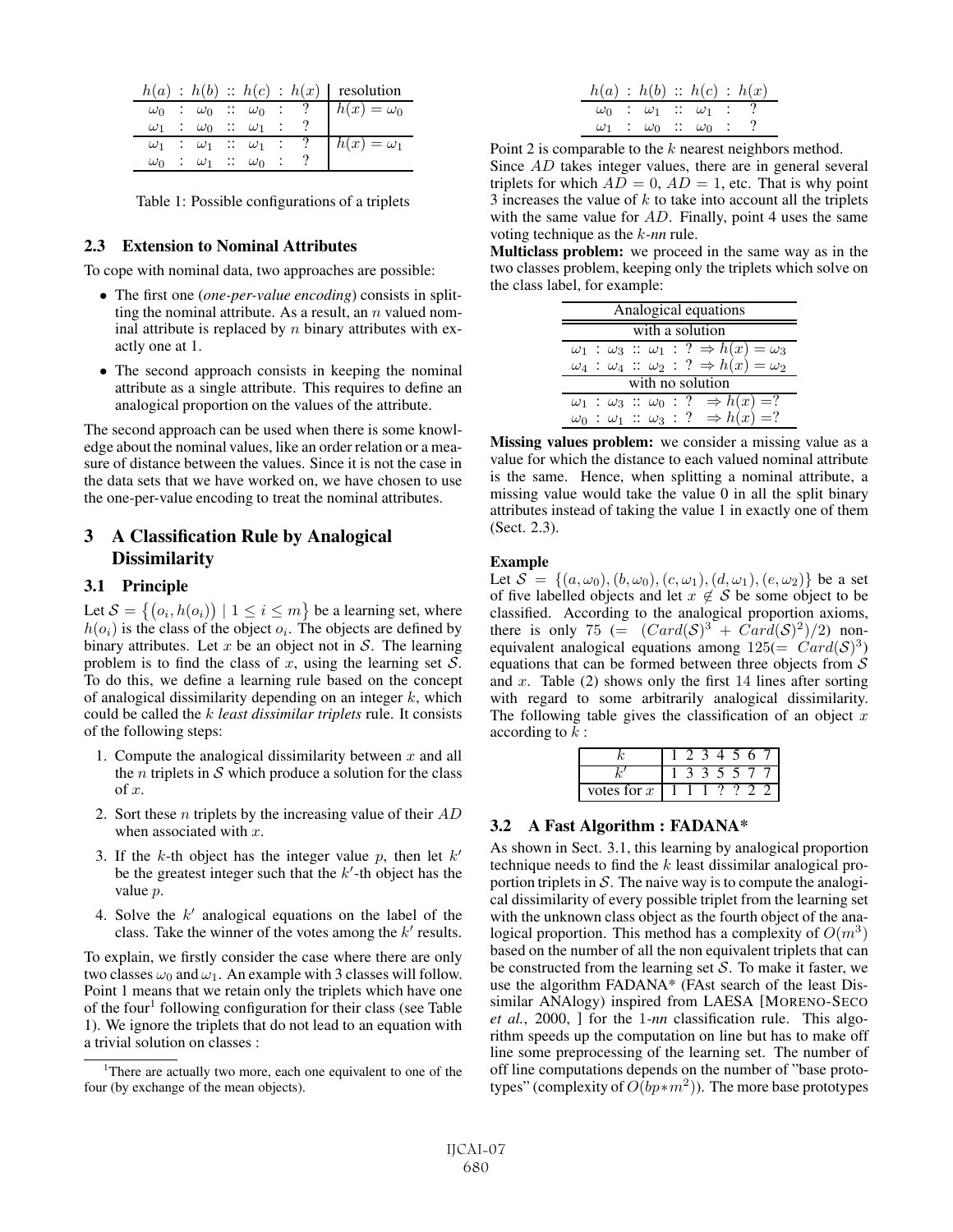| ${\cal O}_1$          | ${\cal O}_{2}$        | ${\mathcal O} _3$     | $h(o_1$    | $h(o_2)$   | $h(o_3)$   | h(x)       | AD             | $\boldsymbol{k}$ |
|-----------------------|-----------------------|-----------------------|------------|------------|------------|------------|----------------|------------------|
| b                     | $\overline{a}$        | $\scriptstyle d$      | $\omega_0$ | $\omega_0$ | $\omega_1$ | $\omega_1$ | 0              | 1                |
| $\boldsymbol{b}$      | $\scriptstyle d$      | $\epsilon$            | $\omega_0$ | $\omega_1$ | $\omega_2$ | 丄          | 1              |                  |
| $\mathcal{C}_{0}^{2}$ | $\scriptstyle d$      | $\,e\,$               | $\omega_1$ | $\omega_1$ | $\omega_2$ | $\omega_2$ | 1              | 2                |
| $\boldsymbol{a}$      | b                     | $_{d}$                | $\omega_0$ | $\omega_0$ | $\omega_1$ | $\omega_1$ | 1              | 3                |
| $\mathcal{C}_{0}^{2}$ | $\overline{a}$        | е                     | $\omega_1$ | $\omega_0$ | $\omega_2$ | 丄          | $\overline{c}$ |                  |
| $\boldsymbol{d}$      | $\mathcal{C}_{0}^{2}$ | $\,e\,$               | $\omega_1$ | $\omega_1$ | $\omega_2$ | $\omega_2$ | $\overline{c}$ | 4                |
| $\boldsymbol{d}$      | b                     | $\mathcal{C}_{0}^{2}$ | $\omega_1$ | $\omega_0$ | $\omega_1$ | $\omega_0$ | $\overline{c}$ | 5                |
| $\boldsymbol{a}$      | $\overline{c}$        | $\epsilon$            | $\omega_0$ | $\omega_1$ | $\omega_2$ | ⊥          | $\overline{c}$ |                  |
| $\boldsymbol{a}$      | $\mathcal{C}_{0}^{2}$ | $\mathcal C$          | $\omega_0$ | $\omega_1$ | $\omega_1$ | $\perp$    | 3              |                  |
| $\boldsymbol{a}$      | b                     | $\epsilon$            | $\omega_0$ | $\omega_0$ | $\omega_2$ | $\omega_2$ | 3              | 6                |
| $\boldsymbol{b}$      | $\boldsymbol{a}$      | $\boldsymbol{e}$      | $\omega_0$ | $\omega_0$ | $\omega_2$ | $\omega_2$ | 3              | 7                |
| b                     | $\overline{c}$        | $\scriptstyle d$      | $\omega_0$ | $\omega_1$ | $\omega_1$ | 丄          | 3              |                  |
| $\mathcal C$          | $\mathcal C$          | $\overline{c}$        | $\omega_1$ | $\omega_1$ | $\omega_1$ | $\omega_1$ | 4              | 8                |
| $\boldsymbol{a}$      | $\it a$               | $\overline{c}$        | $\omega_0$ | $\omega_0$ | $\omega_1$ | $\omega_1$ | 4              | 9                |
|                       |                       |                       |            |            |            |            |                |                  |

Table 2: An example of classification by analogical dissimilarity. Analogical proportions whose analogical resolution on classes have no solution (represented by  $\perp$ ) are not taken into account. AD is short for  $AD(o_1, o_2, o_3, x)$ .

we have the more computations we do off line and the less we do on line. To show its efficiency, we give on the SPECT data base (Sect. 5.1) the performance of FADANA\* (the naive method would need 512 000 AD computations).

| $bp \quad 1$                                | 2 5 10 20 50 100 200 |  |  |  |  |
|---------------------------------------------|----------------------|--|--|--|--|
| nAD   83365 41753 6459 1084 404 299 283 275 |                      |  |  |  |  |

bp is the number of base prototypes, and  $nAD$  is the number of AD computations in the online part.

## 4 Weighting the Attributes for an Analogical Dissimilarity Decision Rule

The basic idea in weighting is that all the attributes do not have the same importance in the classification. The idea of selecting interesting attributes for analogy is not new. In [TURNEY, 2005] a discrimination is also done by keeping the most frequent patterns in words. Therefore, one should give greater importance to the attributes that are actually discriminant. However, in an analogical classification, there are several ways to find the class of the unknown element. Let us take again the preceding two class problem example (1). We notice that there is two ways to decide between the class  $\omega_0$  and the class  $\omega_1$  (there is also a third possible configuration which is equivalent to the second by exchange of the means (Sect. 2.1)). We therefore have to take into account the equation used to find the class. This is why we define a set of weights for each attribute, according to the number of classes. These sets are stored in an *analogical weighting matrix* (Sect. 4.1).

#### 4.1 Weighting Matrix

Definition 2 *An analogical weighting matrix (*W*) is a three dimensional array. The first dimension is for the attributes, the second one is for the class of the first element in an analogical proportion and the third one is for the class of the last* *element in an analogical proportion. The analogical proportion weighting matrix is a*  $d \times C \times C$  *matrix, where d is the number of attributes and* C *is the number of classes.*

*For a given attribute*  $a_k$  *of rank k, the element*  $W_{kij}$  *of the matrix indicates which weight must be given to*  $a_k$  *when encountered in an analogical proportion on classes whose first element is*  $\omega_i$ *, and for which*  $\omega_j$  *is computed as the solution.* 

Hence, for the attribute  $a_k$ :

|            |                  |                                   | Last element (decision) |
|------------|------------------|-----------------------------------|-------------------------|
|            |                  | class $\omega_i$ class $\omega_i$ |                         |
| First ele- | class $\omega_i$ | $W_{kii}$                         | $W_{kij}$               |
| ment       | class $\omega_i$ | $W_{kji}$                         | $W_{kij}$               |

Since we only take into account the triplets that give a solution on the class decision, all the possible situations are of one of the three patterns:

| Possible patterns                                  | First<br>element | Decision<br>class |
|----------------------------------------------------|------------------|-------------------|
| $\omega_i$ : $\omega_i$ : $\omega_j$ : $\omega_j$  | $\omega_i$       | $\omega_i$        |
| $\omega_i$ : $\omega_j$ : $\omega_i$ : $\omega_j$  | $\omega_i$       | $\omega_i$        |
| $\omega_i\;:\;\omega_i\;::\;\omega_i\;:\;\omega_i$ | $\omega_i$       | $\omega_i$        |

This remark gives us a way to compute the values  $W_{kij}$  from the learning set.

#### 4.2 Learning the Weights from the Training Sample

The goal is now to fill the three dimensional analogical weighting matrix using the learning set. We estimate  $W_{kij}$ by the frequency that the attribute  $k$  is in an analogical proportion with the first element class  $\omega_i$ , and solves in class  $\omega_i$ .

Firstly, we tabulate the splitting of every attribute  $a_k$  on the classes  $\omega_i$ :

|                    | $\vert \ldots \vert$ class $\omega_i \ldots$ |  |
|--------------------|----------------------------------------------|--|
| $a_k = 0$ $n_{0i}$ |                                              |  |
| $a_k = 1 \dots$    | $n_{1i}$                                     |  |

where  $a_k$  is the attribute k and  $n_{0i}$  (resp.  $n_{1i}$ ) is the number of objects in the class i that have the value  $0$  (resp. 1) for the binary attribute  $k$ . Hence,

$$
\sum_{k=0}^{1} \sum_{i=1}^{C} n_{ki} = m
$$

 $m$  is the number of objects in the training set.

Secondly, we compute  $W_{kij}$  by estimating the probability to find a correct analogical proportion on attribute  $k$  with first element class  $\omega_i$  which solves in class  $\omega_i$ .

In the following table we show all the possible ways of having an analogical proportion on the binary attribute k.  $\theta_i$  (resp.  $1_i$ ) is the 0 (resp. 1) value of the attribute k that has class  $\omega_i$ .

| $1^{st}$   $0_i$ : $0_i$ : $0_j$ : $0_j$                                     |  |  |  |  |
|------------------------------------------------------------------------------|--|--|--|--|
| $2^{sd}$   $0_i$ : $1_i$ : $0_j$ : $1_j$                                     |  |  |  |  |
| $3^{rd} \big ~0_i~:~0_i~::~1_j~:~1_j$                                        |  |  |  |  |
| $4^{th}$   1 <sub>i</sub> : 1 <sub>i</sub> : 1 <sub>j</sub> : 1 <sub>j</sub> |  |  |  |  |
| $5^{th} \ \big  \ 1_i \ :\ 0_i \ :: \ 1_j \ :\ 0_j$                          |  |  |  |  |
| $6^{th}$   1 <sub>i</sub> : 1 <sub>i</sub> : 0 <sub>j</sub> : 0 <sub>j</sub> |  |  |  |  |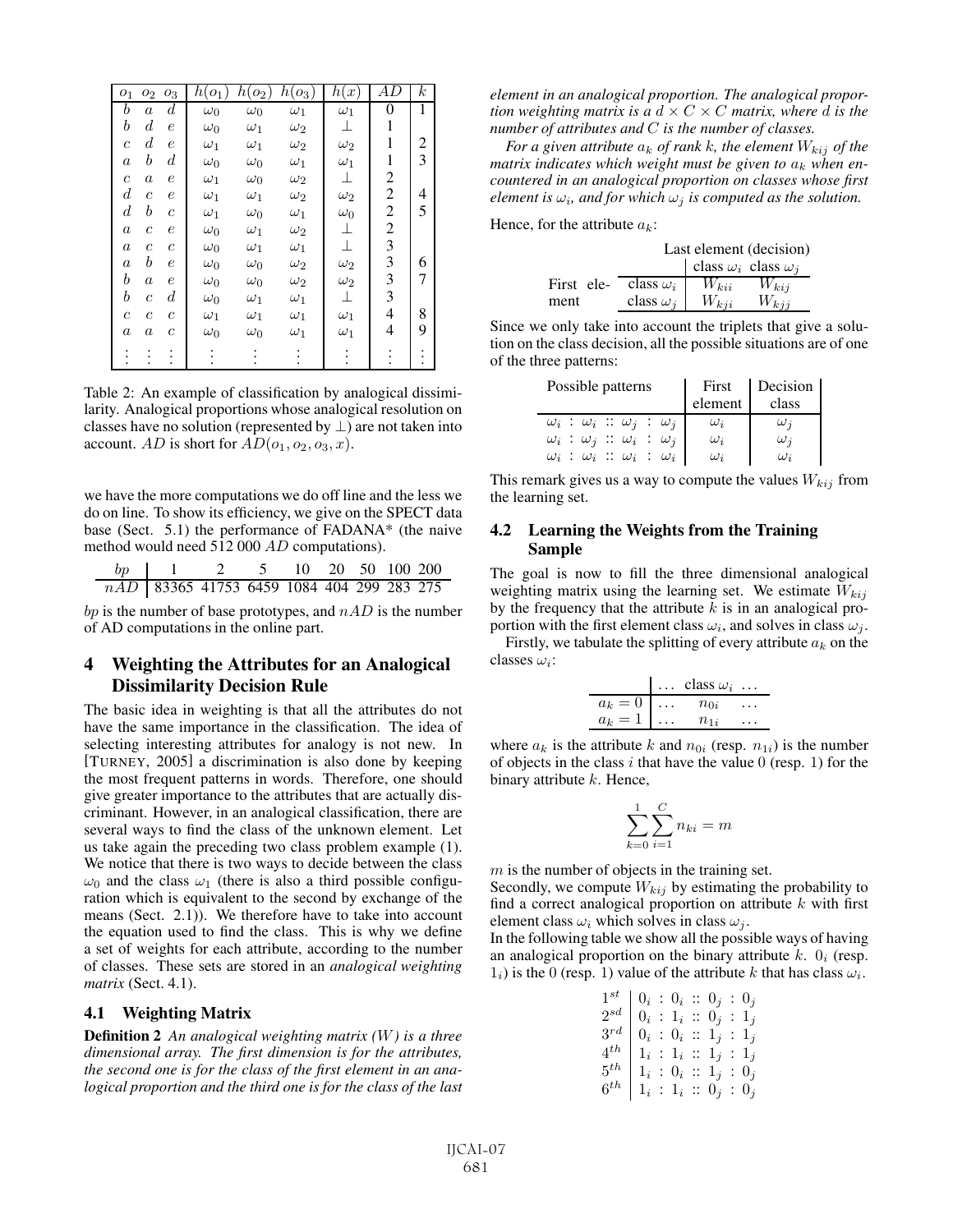$P_k(1^{st})$  estimates the probability that the first analogical proportion in the table above occurs.

$$
\mathcal{P}_k(1^{st}) = n_{0i} n_{0i} n_{0j} n_{0j}/m^4
$$

$$
\vdots
$$

From  $W_{kij} = \mathcal{P}_k(1^{st}) + \ldots + \mathcal{P}_k(6^{th})$ , we compute

$$
W_{kij} = \left( (n_{0i}^2 + n_{1i}^2)(n_{0j}^2 + n_{1j}^2) + 2 \cdot n_{0i} n_{0j} n_{1i} n_{1j} \right) / (6 \cdot m^4)
$$

The decision algorithm (Sect. 3.1) is only modified at point 1, which turns into *Weighted Analogical Proportion Classifier*  $(WAPC)$ :

• Given x, find all the n triplets in  $S$  which can produce a solution for the class of  $x$ . For every triplet among these n, say  $(a, b, c)$ , consider the class  $\omega_i$  of the first element a and the class  $\omega_i$  of the solution. Compute the analogical dissimilarity between  $x$  and this triplet with the weighted AD:

$$
AD(a, b, c, x) = \sum_{k=1}^{d} W_{kij} AD(a_k, b_k, c_k, x_k)
$$

Otherwise, if point 1 is not modified, the method is called *Analogical Proportion Classifier (APC).* 

### 5 Experiments and Results

#### 5.1 Experiment Protocol

We have applied the weighted analogical proportion classifier  $(WAPC)$  to eight classical data bases, with binary and nominal attributes, of the UCI Repository [NEWMAN *et al.*, 1998].

MONK 1,2 and 3 Problems (*MO.1*, *MO.2* and *MO.3*), MONK3 problem has noise added. SPECT heart data (*SP.*). Balance-Scale (*B.S*) and Hayes Roth (*H.R*) database, both multiclass database. Breast-W (*Br.*) and Mushroom (*Mu.*), both data sets contain missing values.

In order to measure the efficiency of  $WAPC$ , we have applied some standard classifiers to the same databases, and we have also applied  $APC$  to point out the contribution of the weighting matrix (Sect.4.1). We give here the parameters used for the comparison method in Table 3:

- Decision Table: the number of non improving decision tables to consider before abandoning the search is 5.
- Id3: unpruned decision tree, no missing values allowed.
- Part: partial C4.5 decision tree in each iteration and turns the "best" leaf into a rule, One-per-value encoding.
- Multi layer Perceptron: back propagation training, One-per-value encoding, one hidden layer with (number of classes+number of attributes)/2 nodes.
- LMT ('logistic model trees'): classification trees with logistic regression functions at the leaves, One-per-value encoding.
- IB1: Nearest-Neighbor classifier with normalized Euclidean distance.
- IBk ( $k=10$ ):  $k$  Nearest-Neighbor classifier with distance weighting (weight by 1/distance).
- IB1 (k=5)[Guide, 2004]:  $k$  Nearest-Neighbors classifier with attributes weighting, similarity computed as weighted overlap, relevance weights computed with gain ratio.

#### 5.2 Results

We have worked with the WEKA package [WITTEN and FRANK, 2005] and with TiMBL [Guide, 2004], choosing 7 various classification rules on the same data from WEKA and the last classifier from TiMBL. Some are well fit to binary data, like ID3, PART, Decision Table. Others, like IB1 or Multilayer Perceptron, are more adapted to numerical and noisy data. The results are given in Table 3. We have arbitrarily taken  $k = 100$  for our two rules. We draw the following conclusions from this preliminary comparative study: firstly, according to the good classification rate of  $WAPC$  in *Br.* and  $Mu$ . databases, we can say that  $WAPC$  handles the missing values well. Secondly,  $WAPC$  seems to belong to the best classifiers for the *B.S* and *H.R* databases, which confirms that  $WAPC$  deals well with multiclass problems. Thirdly, as shown by the good classification rate of  $WAPC$  in the *MO.3* problem,  $WAPC$  handles well noisy data. Finally, the results on *MO.* and *B.S* database are exactly the same with the weighted decision rule  $WAPC$  than with  $APC$ . This is due to the fact that all AD that are computed up to  $k = 100$  are of null value. But on the other data bases, the weighting is quite effective.

## 6 Discussion and FutureWork

Besides its original point of view, the weighted analogical proportion classifier seems, after these preliminary experiments, to belong to the best classifiers on binary and nominal data, at least for small training sets. The reason is that it can profit from regularities in alternated values in the classes in contrast to decision trees or metric methods which directly correlate the attributes with the classes. This means that an analogical proportion between four objects in the same class is reinforced when taking into account a new attribute with values  $(0, 1, 0, 1)$  on the four objects but is decreased if the values are  $(0, 1, 1, 0)$ .

We believe that there is still ample room for progress in this technique. In particular, we intend to investigate a more precise mode of weighting the attributes according to the type of analogical proportion in which they are involved, and also to test  $WAPC$  with numerical attributes. Obviously, more work has to be done on the computational aspects. Even with the FADANA\* method (Sect. 3.2), the decision process still takes too much time for realistic computation on large data sets.

Another interesting question is the limits of this type of classification. We already know how to define an analogical proportion and an analogical dissimilarity on numerical objects, and we have investigated on sequences of symbolic or numerical objects [DELHAY and MICLET, 2005]. Still, we do not know in which cases an analogical proportion between classes is related to that of objects that constitute the classes